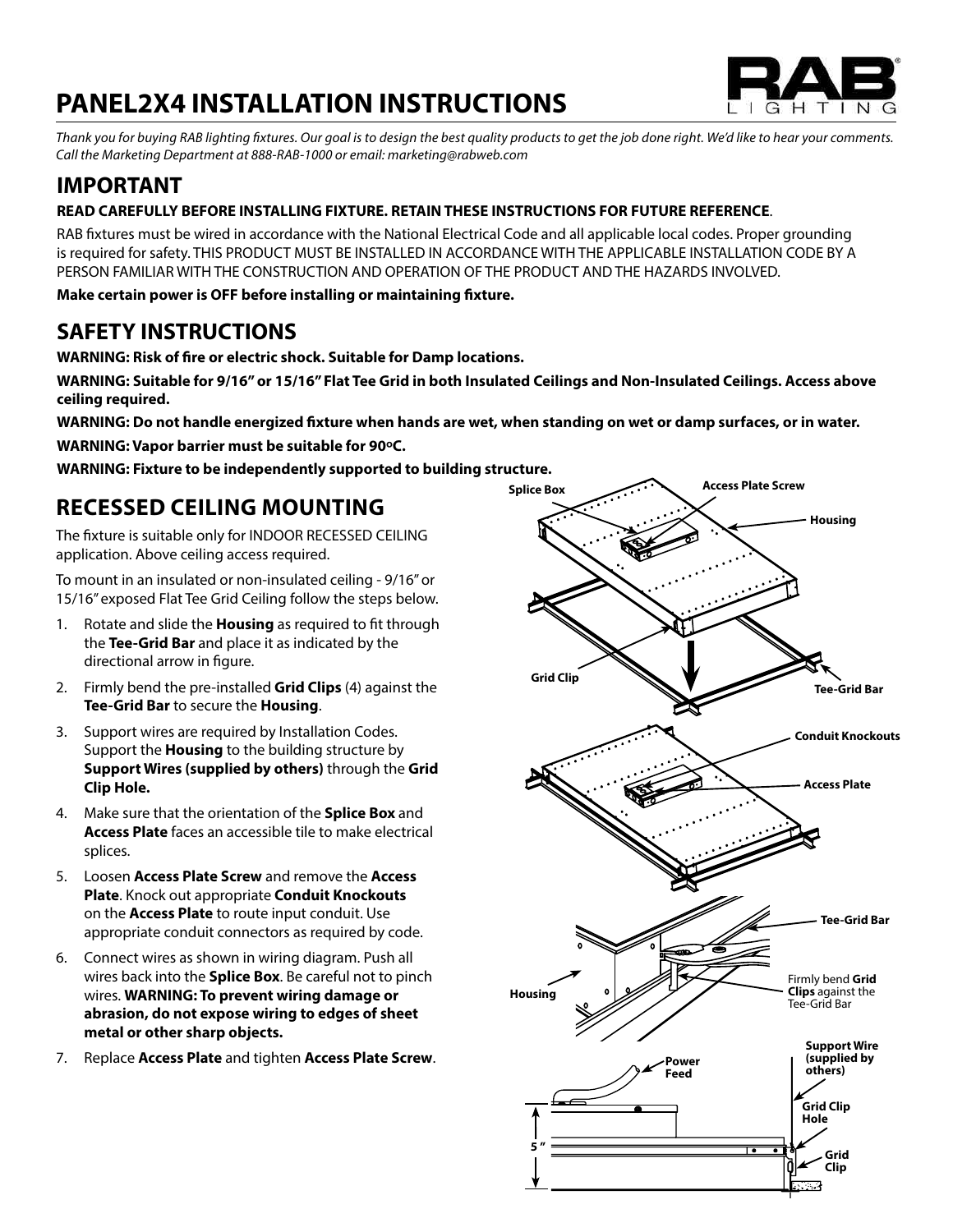# **PANEL2X4 INSTALLATION INSTRUCTIONS**



*Thank you for buying RAB lighting fixtures. Our goal is to design the best quality products to get the job done right. We'd like to hear your comments. Call the Marketing Department at 888-RAB-1000 or email: marketing@rabweb.com*

## **ON-OFF WIRING**

Universal voltage driver permits operation at 120V thru 277V, 50 or 60 Hz. For Non-Dimming, follow the wiring directions as in fig. 1.

- 1. Connect the black fixture lead to the (+) LINE supply lead.
- 2. Connect the white fixture lead to the (-) COMMON supply lead.
- 3. Connect the GROUND wire from fixture to supply ground.



### **CLEANING & MAINTENANCE**

**CAUTION: Be sure fixture temperature is cool enough to touch. Do not clean or maintain while fixture is energized.**

- 1. Clean acrylic lens & fixture with non-abrasive cleaning solution.
- 2. Do not open fixture to clean the LEDs. Do not touch the LEDs.

### **TROUBLESHOOTING**

- 1. Check that the line voltage at fixture is correct. Refer to wiring directions.
- 2. Is the fixture grounded properly?

### **0-10V DIMMABLE WIRING**

Universal voltage driver permits operation at 120V thru 277V, 50 or 60 Hz. 0-10V control wires must be rated for 300V minimum. For 0-10V Dimming, follow the wiring directions as in fig. 2.

- 1. Connect the black fixture lead to the (+) LINE supply lead.
- 2. Connect the white fixture lead to the (-) COMMON supply lead.
- 3. Connect the GROUND wire from fixture to supply ground. Do NOT connect the GROUND of the dimming fixture to the output.
- 4. Connect the purple fixture lead to the (V+) DIM lead.
- 5. Connect the gray fixture lead to the (V-) DIM lead.
- 6. Cap the yellow fixture lead. Do NOT connect.